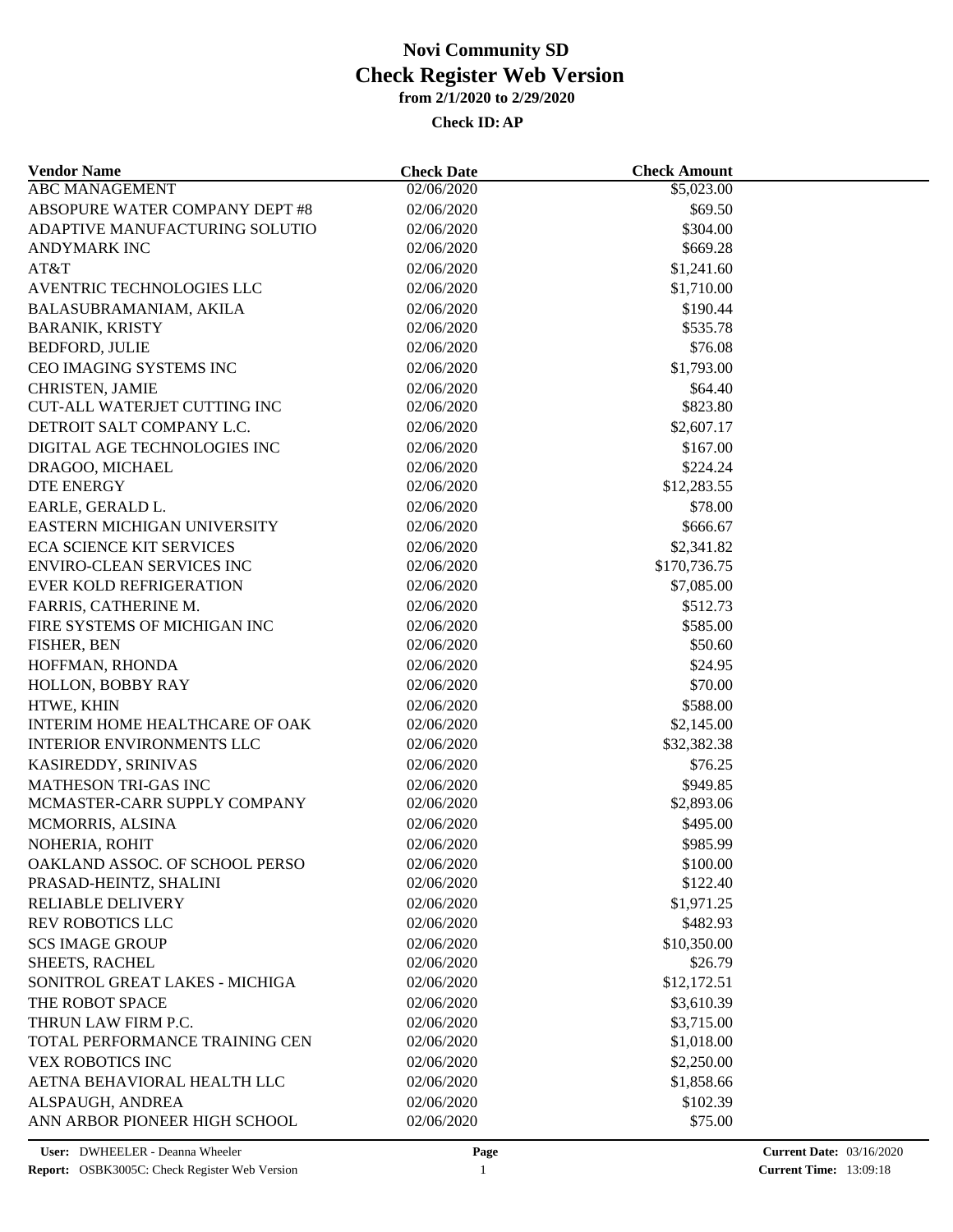| <b>Vendor Name</b>                           | <b>Check Date</b>        | <b>Check Amount</b>    |  |
|----------------------------------------------|--------------------------|------------------------|--|
| <b>BAYERL PRODUCTIONS</b>                    | 02/06/2020               | \$200.00               |  |
| <b>BIG FROG CUSTOM T-SHIRT &amp; MORE</b>    | 02/06/2020               | \$46.00                |  |
| CRANE, ELLEN                                 | 02/06/2020               | \$356.50               |  |
| DICRISTOFARO, DANIEL P.                      | 02/06/2020               | \$200.00               |  |
| <b>DIGITAL SIGNUP</b>                        | 02/06/2020               | \$1,333.80             |  |
| DOYLE, KIM                                   | 02/06/2020               | \$338.00               |  |
| FRIENDSHIP CIRCLE                            | 02/06/2020               | \$3,564.78             |  |
| GEDEON, JEFF                                 | 02/06/2020               | \$934.60               |  |
| HADDAD, RUBA                                 | 02/06/2020               | \$155.00               |  |
| HASKILL, JOSEPH                              | 02/06/2020               | \$98.55                |  |
| HOWELL HIGH SCHOOL                           | 02/06/2020               | \$185.00               |  |
| HUANG, CHRIS                                 | 02/06/2020               | \$1,861.46             |  |
| KOSMOWSKI, RYAN                              | 02/06/2020               | \$55.98                |  |
| KURUBA, MADHUSUDHANA                         | 02/06/2020               | \$1,050.03             |  |
| MOORE, KEITH                                 | 02/06/2020               | \$1,056.38             |  |
| PARKER, LAURA                                | 02/06/2020               | \$56.00                |  |
| PATAK, YOAIL                                 | 02/06/2020               | \$75.00                |  |
| PAYNE, JODY                                  | 02/06/2020               | \$15.00                |  |
| PRINTNOLOGY INC                              | 02/06/2020               | \$40.00                |  |
| REV ROBOTICS LLC                             | 02/06/2020               | \$520.69               |  |
| REZMERSKI, MARY                              | 02/06/2020               | \$56.00                |  |
| ROTARY CLUB OF NOVI MICHIGAN                 | 02/06/2020               | \$1,251.00             |  |
| RUGG, ILONA                                  | 02/06/2020               | \$238.83               |  |
| RUSKIN, DANIELLE                             | 02/06/2020               | \$5,457.00             |  |
| SHIRES, ANGELA                               | 02/06/2020               | \$518.00               |  |
| SLOAN, ANGELA                                | 02/06/2020               | \$305.66               |  |
| ST. JOHN, KYLE                               | 02/06/2020               | \$24.57                |  |
| <b>STARK, KEN</b>                            | 02/06/2020               | \$157.50               |  |
| TOFILSKI, WILLIAM RAYMOND                    | 02/06/2020               | \$2,695.00             |  |
|                                              |                          |                        |  |
| TURCHI, MARY                                 | 02/06/2020<br>02/06/2020 | \$138.65               |  |
| <b>UDUPA, ANU</b><br><b>VEX ROBOTICS INC</b> |                          | \$161.41<br>\$1,729.31 |  |
| WALCZAK, KRISTEN                             | 02/06/2020               |                        |  |
|                                              | 02/06/2020               | \$39.45                |  |
| WARRA, MARY                                  | 02/06/2020               | \$1,374.93             |  |
| WOLF, RACHAEL                                | 02/06/2020               | \$28.98                |  |
| WOODS, DEJUAN                                | 02/06/2020               | \$175.00               |  |
| YU, LEIBING                                  | 02/06/2020               | \$569.73               |  |
| <b>MEFSA</b>                                 | 02/10/2020               | \$127.35               |  |
| MICHAEL R STILLMAN (P42765)                  | 02/10/2020               | \$226.78               |  |
| <b>MISDU</b>                                 | 02/10/2020               | \$2,072.25             |  |
| PENNSYLVANIA HIGHER ED ASSISTA               | 02/10/2020               | \$175.86               |  |
| PIONEER CREDIT RECOVERY INC.                 | 02/10/2020               | \$53.02                |  |
| <b>U.S. DEPARTMENT OF EDUCATION</b>          | 02/10/2020               | \$226.52               |  |
| UNITED STATES TREASURY                       | 02/10/2020               | \$109.48               |  |
| A PARTS WAREHOUSE                            | 02/13/2020               | \$680.00               |  |
| ANN ARBOR SYMPHONY ORCHESTRA                 | 02/13/2020               | \$378.00               |  |
| ASCENSION MICHIGAN AT WORK                   | 02/13/2020               | \$36.00                |  |
| AT&T                                         | 02/13/2020               | \$2,803.34             |  |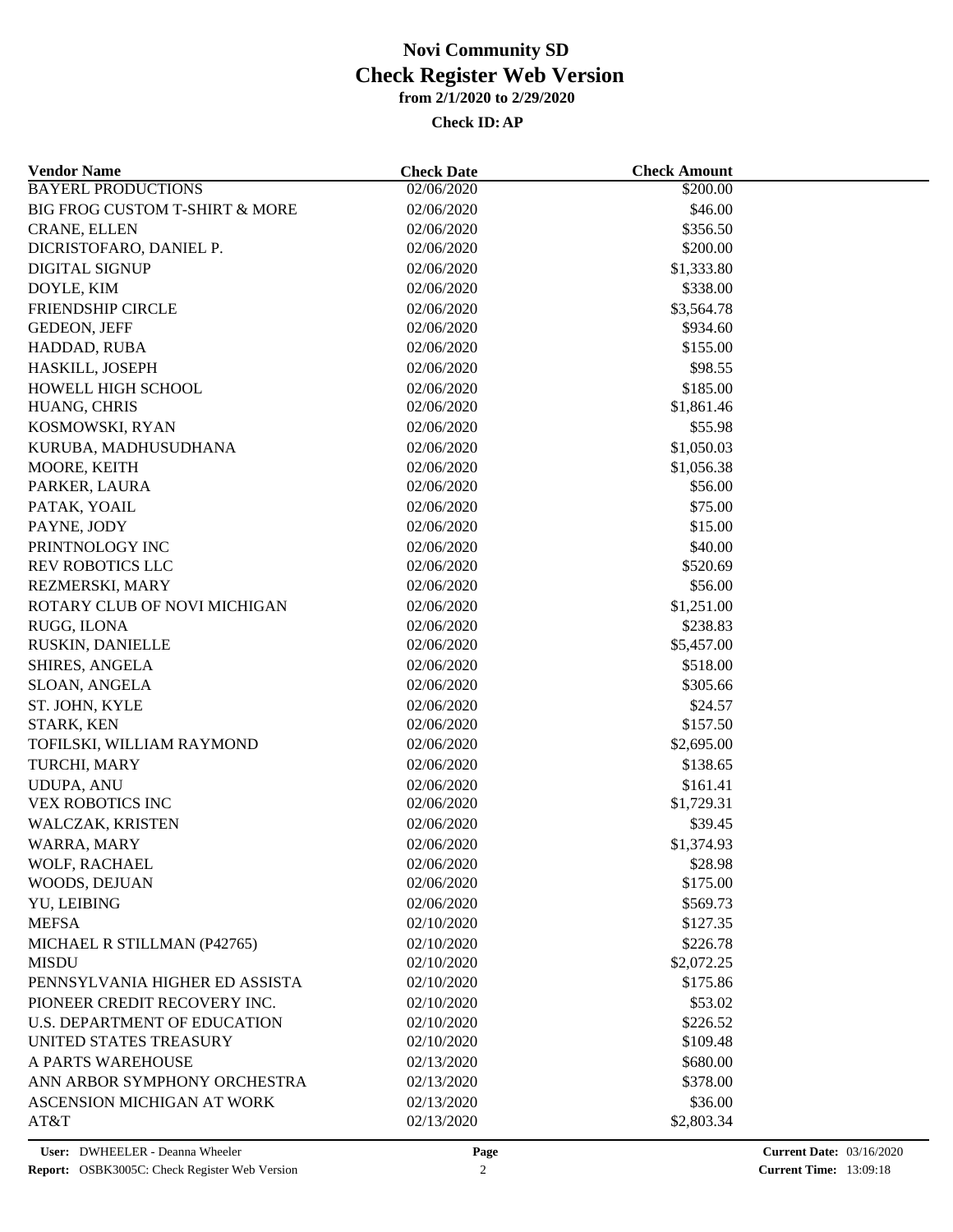| <b>Vendor Name</b>                     | <b>Check Date</b> | <b>Check Amount</b>    |  |
|----------------------------------------|-------------------|------------------------|--|
| <b>AT&amp;T MOBILITY</b>               | 02/13/2020        | \$1,096.40             |  |
| AVENTRIC TECHNOLOGIES LLC              | 02/13/2020        | \$181.00               |  |
| <b>BLUE LAKES CHARTERS &amp; TOURS</b> | 02/13/2020        | \$15,105.00            |  |
| <b>BODNOVITS, MIRANDA</b>              | 02/13/2020        | \$44.49                |  |
| CARDIAC SCIENCE CORPORATION            | 02/13/2020        | \$63.60                |  |
| <b>CINTAS CORPORATION #31</b>          | 02/13/2020        | \$473.31               |  |
| <b>CONSUMERS ENERGY</b>                | 02/13/2020        | \$14,590.90            |  |
| COOPER, ALEC                           | 02/13/2020        | \$121.98               |  |
| <b>CUMMINS BRIDGEWAY LLC</b>           | 02/13/2020        | \$732.98               |  |
| DAME, JACOB                            | 02/13/2020        | \$94.14                |  |
| DATA MANAGEMENT INC.                   | 02/13/2020        | \$731.25               |  |
| DETROIT SALT COMPANY L.C.              | 02/13/2020        | \$8,000.49             |  |
| DIRECT ENERGY BUSINESS INC             | 02/13/2020        | \$55,905.65            |  |
| DIROFF, MATTHEW                        | 02/13/2020        | \$563.15               |  |
| <b>DTE ENERGY</b>                      | 02/13/2020        | \$54.62                |  |
| <b>DTE ENERGY</b>                      | 02/13/2020        | \$155.23               |  |
| EDF ENERGY SERVICES LLC                | 02/13/2020        | \$34,200.05            |  |
| <b>FLASH GLASS</b>                     | 02/13/2020        | \$95.00                |  |
| FLEETPRIDE INC                         | 02/13/2020        | \$538.26               |  |
| GADEN, MICHAEL                         | 02/13/2020        | \$11.89                |  |
| <b>GARCIA, TERRY</b>                   | 02/13/2020        | \$111.31               |  |
| GFL ENVIRONMENTAL USA INC.             | 02/13/2020        | \$35.00                |  |
| <b>GRANT, JANET OR TODD</b>            | 02/13/2020        | \$128.80               |  |
| HANS AUTO ELECTRIC                     | 02/13/2020        | \$279.95               |  |
| HAROLD'S FRAME SHOP INC                | 02/13/2020        | \$661.20               |  |
| HP INC                                 | 02/13/2020        | \$1,189.77             |  |
| HUNTINGTON NATIONAL BANK               | 02/13/2020        | \$1,300.00             |  |
| <b>INTERIOR ENVIRONMENTS LLC</b>       | 02/13/2020        | \$17,296.60            |  |
| J.W. PEPPER & SON INC                  | 02/13/2020        | \$14.75                |  |
| JACKSON TRUCK SERVICE INC              | 02/13/2020        | \$88.83                |  |
| JOHNSON CONTROLS FIRE PROTECTI         |                   |                        |  |
|                                        | 02/13/2020        | \$5,322.09<br>\$330.68 |  |
| KENDALL, SUSANNE                       | 02/13/2020        |                        |  |
| KIDON, COURTNEY                        | 02/13/2020        | \$93.40                |  |
| KOHLS, ANDREA                          | 02/13/2020        | \$93.24                |  |
| LANEY, CHRISTOPHER                     | 02/13/2020        | \$36.40                |  |
| LEPHART, SARAH                         | 02/13/2020        | \$177.50               |  |
| LIS, DOMINIC                           | 02/13/2020        | \$73.98                |  |
| <b>M-2 AUTO PARTS INC</b>              | 02/13/2020        | \$30.14                |  |
| <b>MARSHALL MUSIC</b>                  | 02/13/2020        | \$824.67               |  |
| MCMASTER-CARR SUPPLY COMPANY           | 02/13/2020        | \$150.60               |  |
| MICHIGAN HEALTH COUNCIL                | 02/13/2020        | \$19,350.00            |  |
| MICHIGAN HIGH SCHOOL SNOWBOARD         | 02/13/2020        | \$400.00               |  |
| MINNICK, JILL                          | 02/13/2020        | \$158.90               |  |
| MITCH BURLEY ENTERPRISE INC.           | 02/13/2020        | \$6,000.00             |  |
| NEELA, SAMEERA                         | 02/13/2020        | \$345.68               |  |
| NOVI EDUCATIONAL FOUNDATION (N         | 02/13/2020        | \$1,299.00             |  |
| NOVI YOUTH ASSISTANCE                  | 02/13/2020        | \$125.00               |  |
| NUCKOLLS, KOREY                        | 02/13/2020        | \$124.10               |  |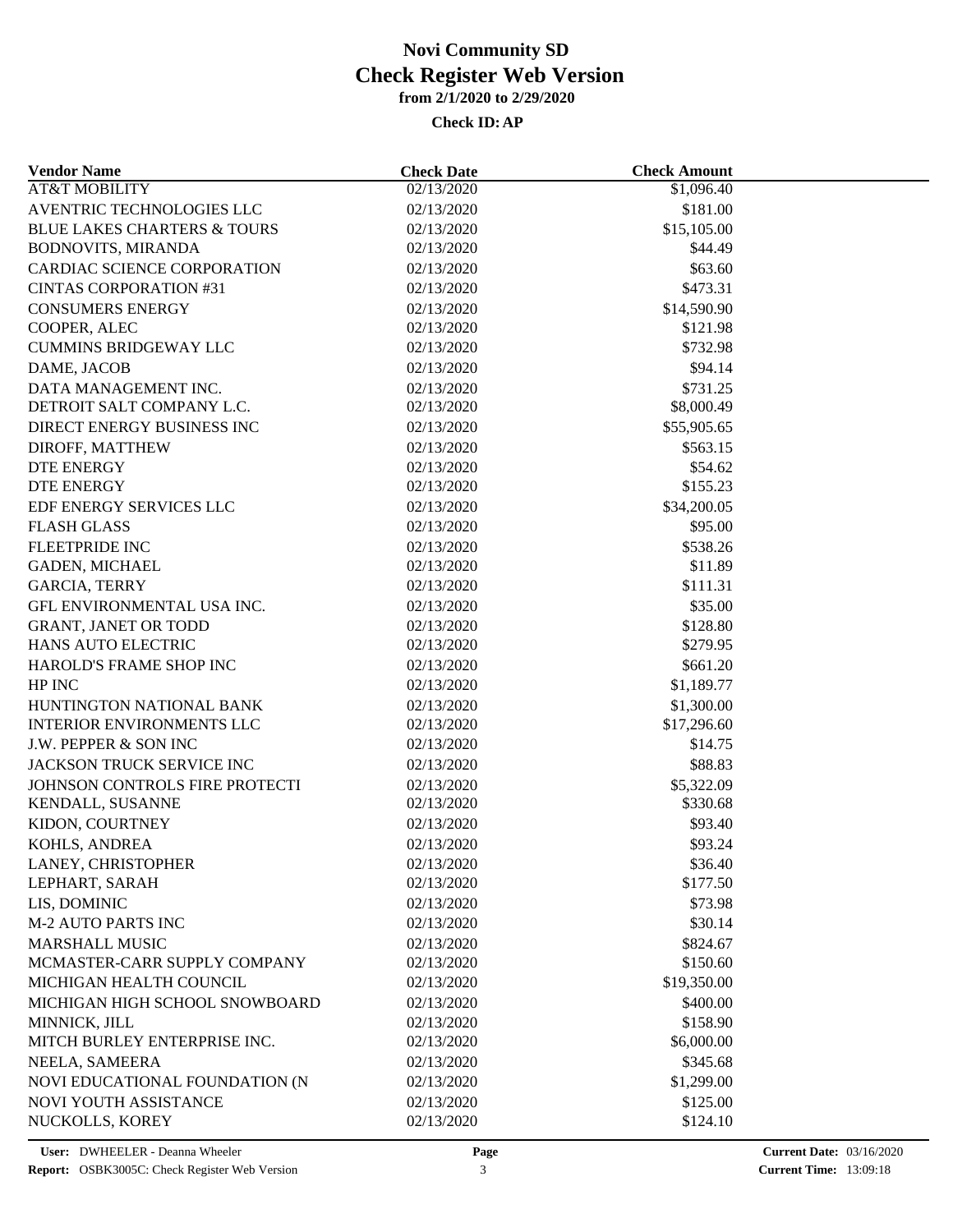| <b>Vendor Name</b>                                 | <b>Check Date</b>        | <b>Check Amount</b>    |  |
|----------------------------------------------------|--------------------------|------------------------|--|
| <b>OAKLAND SCHOOLS</b>                             | 02/13/2020               | \$160.00               |  |
| PISIPATI, VENKAT                                   | 02/13/2020               | \$2,248.44             |  |
| PRINTNOLOGY INC                                    | 02/13/2020               | \$193.13               |  |
| PROTECTION ONE ALARM MONITORIN                     | 02/13/2020               | \$53.50                |  |
| <b>PURVIS &amp; FOSTER</b>                         | 02/13/2020               | \$939.50               |  |
| RODRIGUEZ, KARA                                    | 02/13/2020               | \$17.83                |  |
| RYAN, NICHOLAS                                     | 02/13/2020               | \$545.26               |  |
| SAFEWAY SHREDDING LLC                              | 02/13/2020               | \$60.00                |  |
| SAXTONS POWER EQUIPMENT SALES                      | 02/13/2020               | \$7,098.00             |  |
| <b>SCAVO, LAWRENCE</b>                             | 02/13/2020               | \$578.73               |  |
| SONITROL GREAT LAKES - MICHIGA                     | 02/13/2020               | \$1,426.00             |  |
| <b>STATE OF MICHIGAN</b>                           | 02/13/2020               | \$500.00               |  |
| STEELE, MICHELLE                                   | 02/13/2020               | \$125.00               |  |
| STOTLER, DIANA                                     | 02/13/2020               | \$75.83                |  |
| THE BUREAU OF LECTURES AND CON                     | 02/13/2020               | \$695.00               |  |
| TIMMER, SANDRA L.                                  | 02/13/2020               | \$21.05                |  |
| TODAY'S UNIFORM INC                                | 02/13/2020               | \$780.00               |  |
| <b>TW SHIRTS</b>                                   | 02/13/2020               | \$3,128.50             |  |
| US FOODS INC                                       | 02/13/2020               | \$408.23               |  |
| WALLED LAKE CONSOLIDATED SCHOO                     | 02/13/2020               | \$60,801.25            |  |
| WEB BENEFITS DESIGN CORPORATIO                     | 02/13/2020               | \$3,673.05             |  |
| WHEAT, MEAGHAN                                     | 02/13/2020               | \$1,195.94             |  |
| WORRY FREE TRANSPORTATION INC                      | 02/13/2020               | \$3,010.00             |  |
| <b>300 BOWL</b>                                    | 02/20/2020               | \$285.00               |  |
| <b>ABC MANAGEMENT</b>                              | 02/20/2020               | \$2,976.00             |  |
| ABSOLUTELY BAFFLING MAGIC                          | 02/20/2020               | \$100.00               |  |
|                                                    |                          |                        |  |
| <b>ALLIED INC</b><br>AMERICAN SOCIETY OF COMPOSERS | 02/20/2020<br>02/20/2020 | \$1,262.00<br>\$366.00 |  |
| AT&T                                               |                          |                        |  |
|                                                    | 02/20/2020               | \$639.92               |  |
| <b>BALIKE, MAHESH</b>                              | 02/20/2020               | \$501.19               |  |
| <b>BEYER, TODD</b>                                 | 02/20/2020               | \$457.50               |  |
| <b>BROADCAST MEASUREMENTS</b>                      | 02/20/2020               | \$32.00                |  |
| CARR'S MOTORCOACH LLC                              | 02/20/2020               | \$510.00               |  |
| <b>CLASSROOM ANTICS</b>                            | 02/20/2020               | \$825.00               |  |
| CORONA, MARCELLA                                   | 02/20/2020               | \$240.00               |  |
| CUMMINGS, BRIEANNA                                 | 02/20/2020               | \$514.18               |  |
| DETROIT SALT COMPANY L.C.                          | 02/20/2020               | \$2,640.63             |  |
| DIDIO, JAMES                                       | 02/20/2020               | \$70.00                |  |
| <b>ECA SCIENCE KIT SERVICES</b>                    | 02/20/2020               | \$1,349.64             |  |
| <b>EVER KOLD REFRIGERATION</b>                     | 02/20/2020               | \$1,327.00             |  |
| <b>EXCEL GRAPHICS &amp; PRINTING INC</b>           | 02/20/2020               | \$87.58                |  |
| FORESITE DESIGN INC                                | 02/20/2020               | \$2,300.00             |  |
| <b>GLASS CITY FOOD SERVICE INC</b>                 | 02/20/2020               | \$457.80               |  |
| <b>GRACON PORTRAIT STUDIO</b>                      | 02/20/2020               | \$72.00                |  |
| HAHN, EUNSOO                                       | 02/20/2020               | \$126.00               |  |
| HIRSHFIELD, LAURA JANINE                           | 02/20/2020               | \$1,374.77             |  |
| <b>HOSA INC</b>                                    | 02/20/2020               | \$20.00                |  |
| HURON CLINTON METROPOLITAN AUT                     | 02/20/2020               | \$288.00               |  |
|                                                    |                          |                        |  |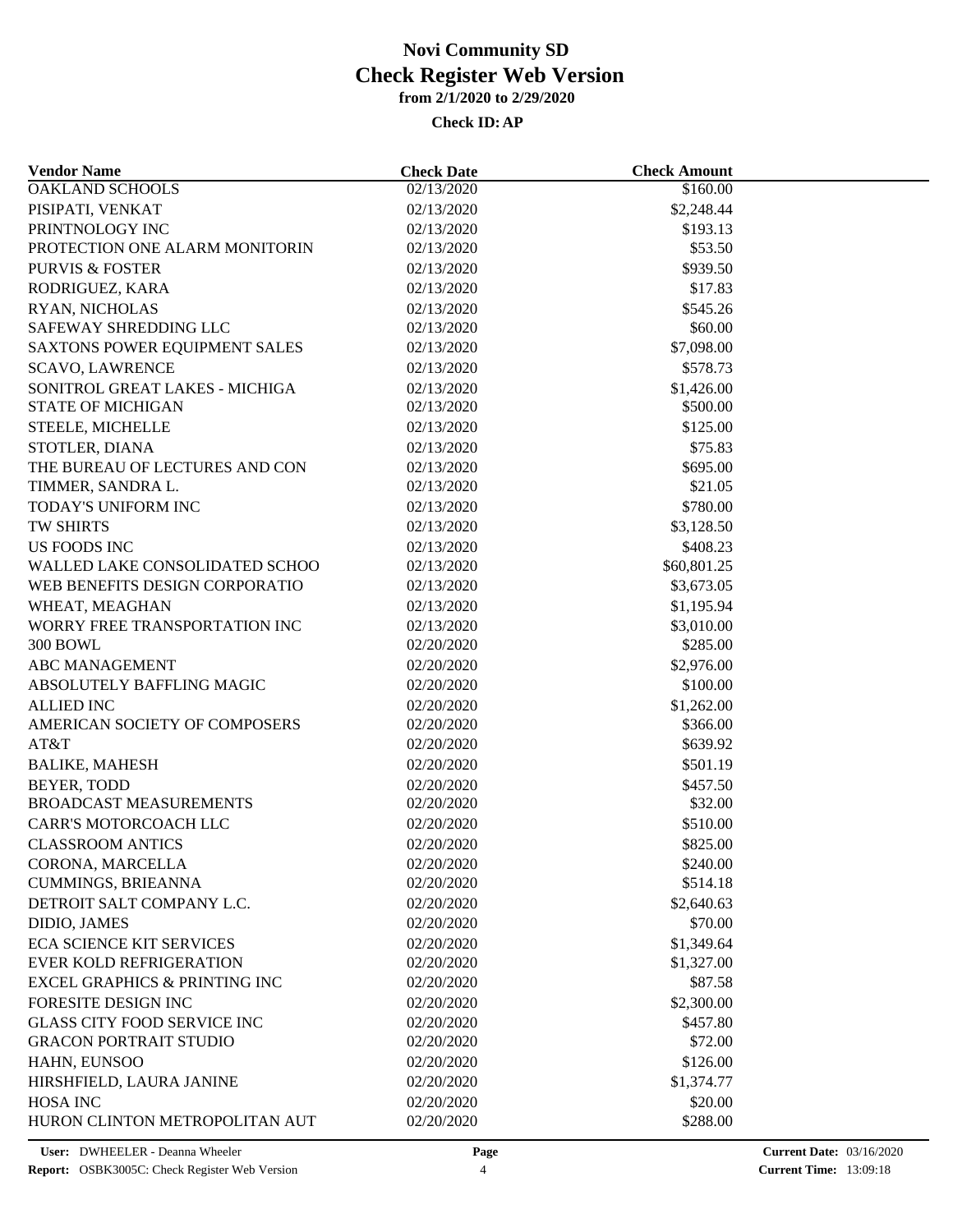| <b>Vendor Name</b>                    | <b>Check Date</b> | <b>Check Amount</b> |  |
|---------------------------------------|-------------------|---------------------|--|
| <b>INTERIM HOME HEALTHCARE OF OAK</b> | 02/20/2020        | \$10,395.00         |  |
| KANTUBUKTA, SOUJANYA                  | 02/20/2020        | \$35.00             |  |
| LEISURE UNLIMITED LLC                 | 02/20/2020        | \$333.00            |  |
| MCMASTER-CARR SUPPLY COMPANY          | 02/20/2020        | \$913.15            |  |
| MCMORRIS, ALSINA                      | 02/20/2020        | \$450.00            |  |
| MICHIGAN SCHOOL VOCAL MUSIC AS        | 02/20/2020        | \$280.00            |  |
| MOSS, DARCIE                          | 02/20/2020        | \$78.84             |  |
| MRDJENOVICH, WAYNE                    | 02/20/2020        | \$360.00            |  |
| NICHOLS PAPER & SUPPLY COMPANY        | 02/20/2020        | \$4,774.87          |  |
| NORTH AMERICAN SPIRIT ASSOCIAT        | 02/20/2020        | \$200.00            |  |
| <b>NOVI ICE ARENA</b>                 | 02/20/2020        | \$14,595.00         |  |
| PLYMOUTH CANTON COMMUNITY SCHO        | 02/20/2020        | \$140.00            |  |
| PLYMOUTH PT SPECIALISTS               | 02/20/2020        | \$3,054.55          |  |
| PRINTNOLOGY INC                       | 02/20/2020        | \$48.00             |  |
| ROYAL OAK HIGH SCHOOL                 | 02/20/2020        | \$125.00            |  |
| RUTKOWSKI, MELANIE                    | 02/20/2020        | \$61.73             |  |
| RYAN, NICHOLAS                        | 02/20/2020        | \$122.56            |  |
| SMITH, COLLEEN                        | 02/20/2020        | \$26.99             |  |
| SOUTH LYON HIGH SCHOOL                | 02/20/2020        | \$150.00            |  |
| STEC, SHELBY                          | 02/20/2020        | \$592.55            |  |
| STEEH, ROBERT J.                      | 02/20/2020        | \$355.93            |  |
| STOJANOV, LILY                        | 02/20/2020        | \$164.52            |  |
| SUBBARAMAN, JAYASREE                  | 02/20/2020        | \$404.21            |  |
| THE ROBOT SPACE                       | 02/20/2020        | \$102.26            |  |
| TOP SHELF PUCKS LLC                   | 02/20/2020        | \$380.00            |  |
| TW SHIRTS                             | 02/20/2020        | \$329.00            |  |
| <b>UPBEAT DANCE</b>                   | 02/20/2020        | \$49.00             |  |
| VALVONA, ANTHONY                      | 02/20/2020        | \$108.00            |  |
| WALCZAK, KRISTEN                      | 02/20/2020        | \$63.77             |  |
| WEST INTERACTIVE SERVICES CORP        | 02/20/2020        | \$1,500.00          |  |
| YOUNG REMBRANDTS                      | 02/20/2020        | \$1,482.00          |  |
| MICHAEL R STILLMAN (P42765)           | 02/25/2020        | \$211.25            |  |
| <b>MISDU</b>                          | 02/25/2020        | \$2,072.25          |  |
| PENNSYLVANIA HIGHER ED ASSISTA        | 02/25/2020        | \$187.31            |  |
| PIONEER CREDIT RECOVERY INC.          | 02/25/2020        | \$54.64             |  |
| U.S. DEPARTMENT OF EDUCATION          | 02/25/2020        | \$226.52            |  |
| UNITED STATES TREASURY                | 02/25/2020        | \$62.00             |  |
| <b>ABC MANAGEMENT</b>                 | 02/28/2020        | \$3,498.00          |  |
| ADAMS OUTDOOR ADVERTISING LLP         | 02/28/2020        | \$5,200.00          |  |
| ADN ADMINISTRATORS INC                | 02/28/2020        | \$3,862.40          |  |
| AMERICAN HEART ASSOCIATION            | 02/28/2020        | \$401.00            |  |
| <b>ANDYMARK INC</b>                   | 02/28/2020        | \$213.59            |  |
| AT&T                                  | 02/28/2020        | \$897.88            |  |
|                                       |                   |                     |  |
| <b>BUDLONG, KRISTIN</b>               | 02/28/2020        | \$89.95             |  |
| CARTER, NICOLE                        | 02/28/2020        | \$137.19            |  |
| <b>CHARTWELLS DINING SERVICES</b>     | 02/28/2020        | \$195,475.58        |  |
| <b>CINTAS CORPORATION #31</b>         | 02/28/2020        | \$403.53            |  |
| CORRIGAN OIL/CORRIGAN TOWING C        | 02/28/2020        | \$420.05            |  |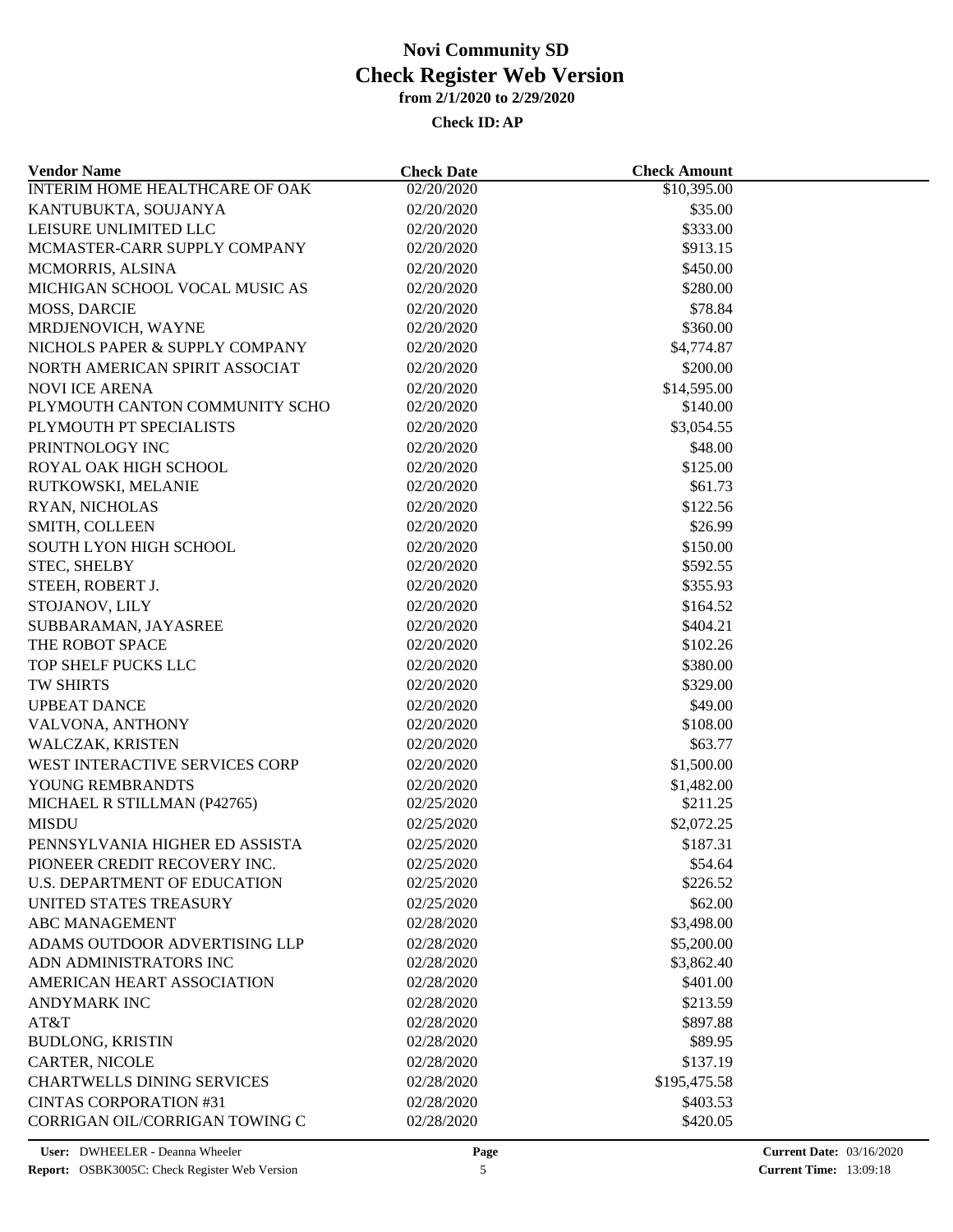| <b>Vendor Name</b>                    | <b>Check Date</b> | <b>Check Amount</b>   |                |
|---------------------------------------|-------------------|-----------------------|----------------|
| <b>CRANBROOK EDUCATIONAL COMMUNIT</b> | 02/28/2020        | \$600.00              |                |
| <b>CUT-ALL WATERJET CUTTING INC</b>   | 02/28/2020        | \$145.20              |                |
| DIGITAL AGE TECHNOLOGIES INC          | 02/28/2020        | \$5,355.00            |                |
| <b>ECA SCIENCE KIT SERVICES</b>       | 02/28/2020        | \$98,060.13           |                |
| <b>ENVIRO-CLEAN SERVICES INC</b>      | 02/28/2020        | \$160,501.35          |                |
| <b>EVER KOLD REFRIGERATION</b>        | 02/28/2020        | \$4,653.00            |                |
| <b>FLEETPRIDE INC</b>                 | 02/28/2020        | \$145.49              |                |
| <b>GRAINGER</b>                       | 02/28/2020        | \$96.94               |                |
| <b>HOLLAND BUS COMPANY</b>            | 02/28/2020        | \$1,054.87            |                |
| HOLT ATHLETIC DEPARTMENT              | 02/28/2020        | \$200.00              |                |
| HRIBAR, THERESA                       | 02/28/2020        | \$335.49              |                |
| <b>IMAGEMASTER LLC</b>                | 02/28/2020        | \$2,500.00            |                |
| KARBOUSKY, KATHLEEN                   | 02/28/2020        | \$228.12              |                |
| KRSTOVSKI, SHERRY                     | 02/28/2020        | \$49.25               |                |
| KUHN, CINDY                           | 02/28/2020        | \$54.96               |                |
| <b>LAWSON PRODUCTS INC</b>            | 02/28/2020        | \$71.75               |                |
| LIFE INSURANCE COMPANY OF NORT        | 02/28/2020        | \$22,089.31           |                |
| MATHESON TRI-GAS INC                  | 02/28/2020        | \$186.16              |                |
| <b>MATTHEWS, STEVEN</b>               | 02/28/2020        | \$98.48               |                |
| MCMASTER-CARR SUPPLY COMPANY          | 02/28/2020        | \$189.64              |                |
| MESSA (MICHIGAN EDUCATION SPEC        | 02/28/2020        | \$599,768.27          |                |
| NAKFOOR, LAINE                        | 02/28/2020        | \$39.48               |                |
| NEFF MOTIVATION INC                   | 02/28/2020        | \$335.33              |                |
| NICHOLS PAPER & SUPPLY COMPANY        | 02/28/2020        | \$2,679.12            |                |
| PARIKH, NIDHI                         | 02/28/2020        | \$7.45                |                |
| PFM FINANCIAL ADVISORS LLC            | 02/28/2020        | \$1,000.00            |                |
| PLYMOUTH CANTON COMMUNITY SCHO        | 02/28/2020        | \$90.00               |                |
| <b>REV ROBOTICS LLC</b>               | 02/28/2020        | \$236.26              |                |
| SERVICAR OF MICHIGAN INC.             | 02/28/2020        | \$21,249.00           |                |
| THE MONTEREY COMPANY                  | 02/28/2020        | \$1,575.00            |                |
| THE ROBOT SPACE                       | 02/28/2020        | \$44.50               |                |
| TMP ARCHITECTURE INC                  | 02/28/2020        | \$416.50              |                |
| UNITY SCHOOL BUS PARTS INC            | 02/28/2020        | \$154.42              |                |
| VEX ROBOTICS INC                      | 02/28/2020        | \$480.76              |                |
| <b>WAGEWORKS INC</b>                  | 02/28/2020        | \$903.12              |                |
| WILKINSON, KAREN                      | 02/28/2020        | \$62.71               |                |
| WUNDERLICH, MAGGIE                    | 02/28/2020        | \$41.67               |                |
|                                       |                   | <b>Issued:</b>        | \$1,119,363.73 |
|                                       |                   | <b>Reversed:</b>      | \$2,250.00     |
|                                       |                   | Cancelled:            | \$676,788.10   |
| <b>AP Checks Processed:</b>           | 277               | <b>AP Bank Total:</b> | \$1,798,401.83 |
| <b>Total Checks Processed:</b>        | 277               | <b>Grand Total:</b>   | \$1,798,401.83 |